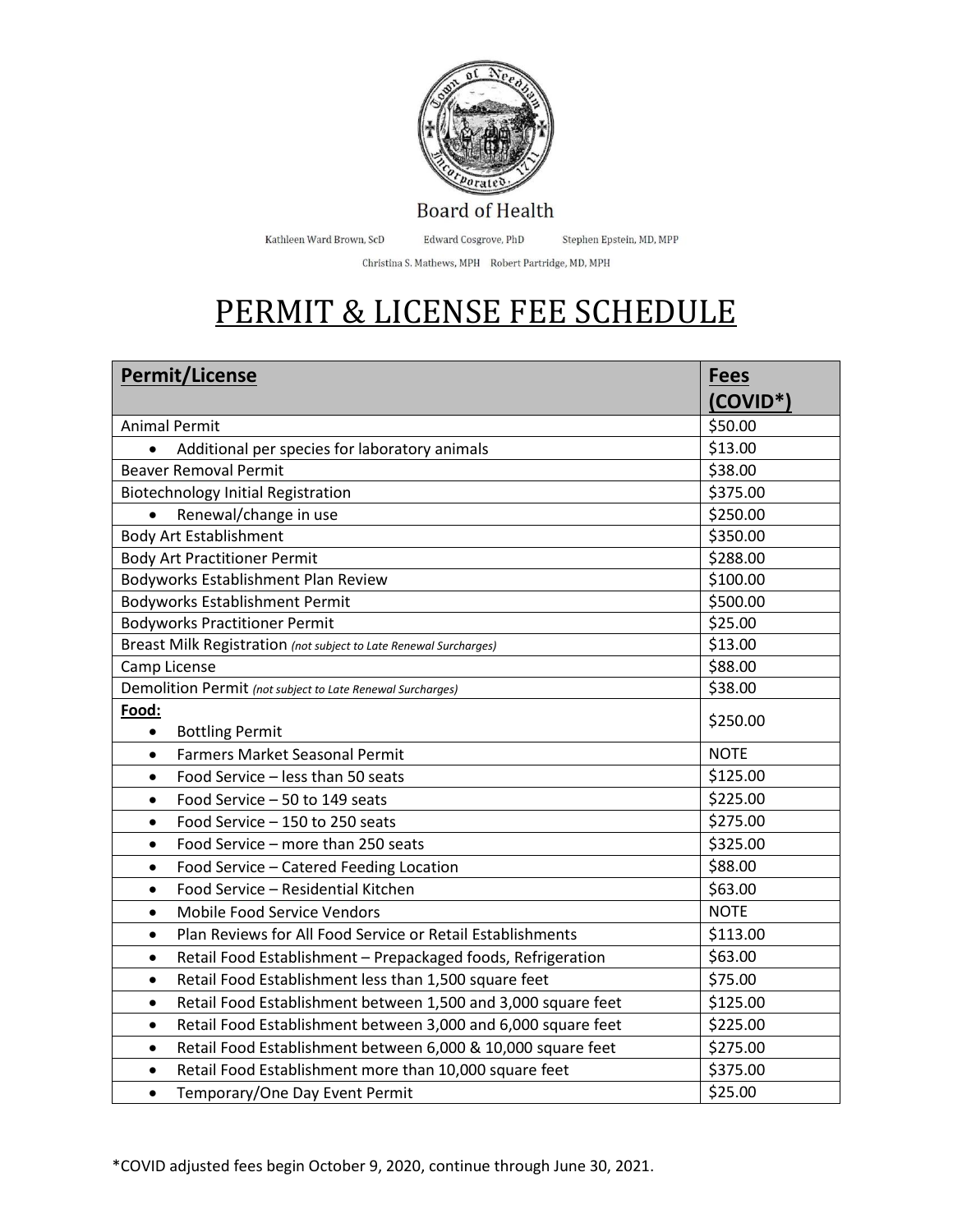| <b>Permit/License</b>                                                              | Fee                  |
|------------------------------------------------------------------------------------|----------------------|
| Hauler Company (Grease, Medical, Rubbish, Septic)                                  | \$75.00              |
| Hotel/Motel                                                                        | \$100.00             |
| Marijuana:                                                                         | \$500.00             |
| Plan Review (Treatment Center or Cultivation/Processing Site)<br>$\bullet$         |                      |
| Plan Review (Storage/Disposal)<br>$\bullet$                                        | \$500.00             |
| Plan Review (Continuity of Business/Continuity of Operations)<br>$\bullet$         | <b>NO FEE</b>        |
| Plan Review (Security)<br>$\bullet$                                                | <b>NO FEE</b>        |
| Marijuana Treatment Center (MTC) Permit<br>$\bullet$                               | \$1,250.00           |
| Marijuana Home Cultivation Permit (Home Permit)                                    | \$75.00 <sup>1</sup> |
| Pre-Residency Housing Inspection <sup>2</sup>                                      | \$38.00              |
| <b>Sharps Permit</b>                                                               | \$50.00              |
| <b>Swimming Pool:</b>                                                              | \$125.00             |
| Public/Semi-Public Pool - Permit (Annual)<br>$\bullet$                             |                      |
| Public/Semi-Public Pool - Permit (Seasonal)<br>$\bullet$                           | \$88.00              |
| Public/Semi-Public Pool - Plan Review (includes 2 free revisions)<br>$\bullet$     | \$125.00             |
| Public/Semi-Public Pool - Plan Revisions<br>$\bullet$                              | \$25.00              |
| Public/Semi-Public Pool - Re-Inspection<br>$\bullet$                               | \$63.00              |
| Public/Semi-Public Pool - Variance Initial Application<br>$\bullet$                | \$75.00              |
| Public/Semi-Public Pool - Variance Renewal<br>$\bullet$                            | \$38.00              |
| <b>Tanning (Indoor Tanning):</b>                                                   |                      |
| New Establishment<br>$\bullet$                                                     | \$250.00             |
| Each Booth<br>$\bullet$                                                            | \$125.00             |
| <b>Title V/Septic:</b> (not subject to Late Renewal Surcharges)                    |                      |
| Installer's Annual Permit (new- including exam)                                    | \$125.00             |
| Installer's Renewal (no exam)<br>$\bullet$                                         | \$63.00              |
| Installer's Recertification Test (biennial)<br>$\bullet$                           | \$25.00              |
| Soil Application Inspection (less than 2 hours)<br>$\bullet$                       | \$213.00             |
| Soil Application (each additional hour over 2 initial hours)<br>٠                  | \$38.00              |
| Septic Construction Permit (Major)<br>$\bullet$                                    | \$175.00             |
| Septic Construction Permit (Minor)                                                 | \$63.00              |
| Septic Plan Review (includes one free revision)                                    | \$118.00             |
| Addition to home with Septic<br>$\circ$                                            | \$38.00              |
| <b>Deed Restriction</b><br>$\circ$                                                 | \$63.00              |
| Additional Plan Reviews for Septic Design<br>$\circ$                               | \$25.00              |
| Septic System Excavation & Trench Permit                                           | \$25.00              |
| Septic System Variance Request<br>$\bullet$                                        | \$75.00              |
| <b>Tobacco Permit</b>                                                              | \$350.00             |
| Well Application - Geothermal, Irrigation (not subject to Late Renewal Surcharges) | \$113.00             |

 $1$  Ibid.

<sup>&</sup>lt;sup>2</sup> Pre-Residency Housing Inspections as required by state and federal housing assistance programs only, unless specifically approved by the Director of Health & Human Services.